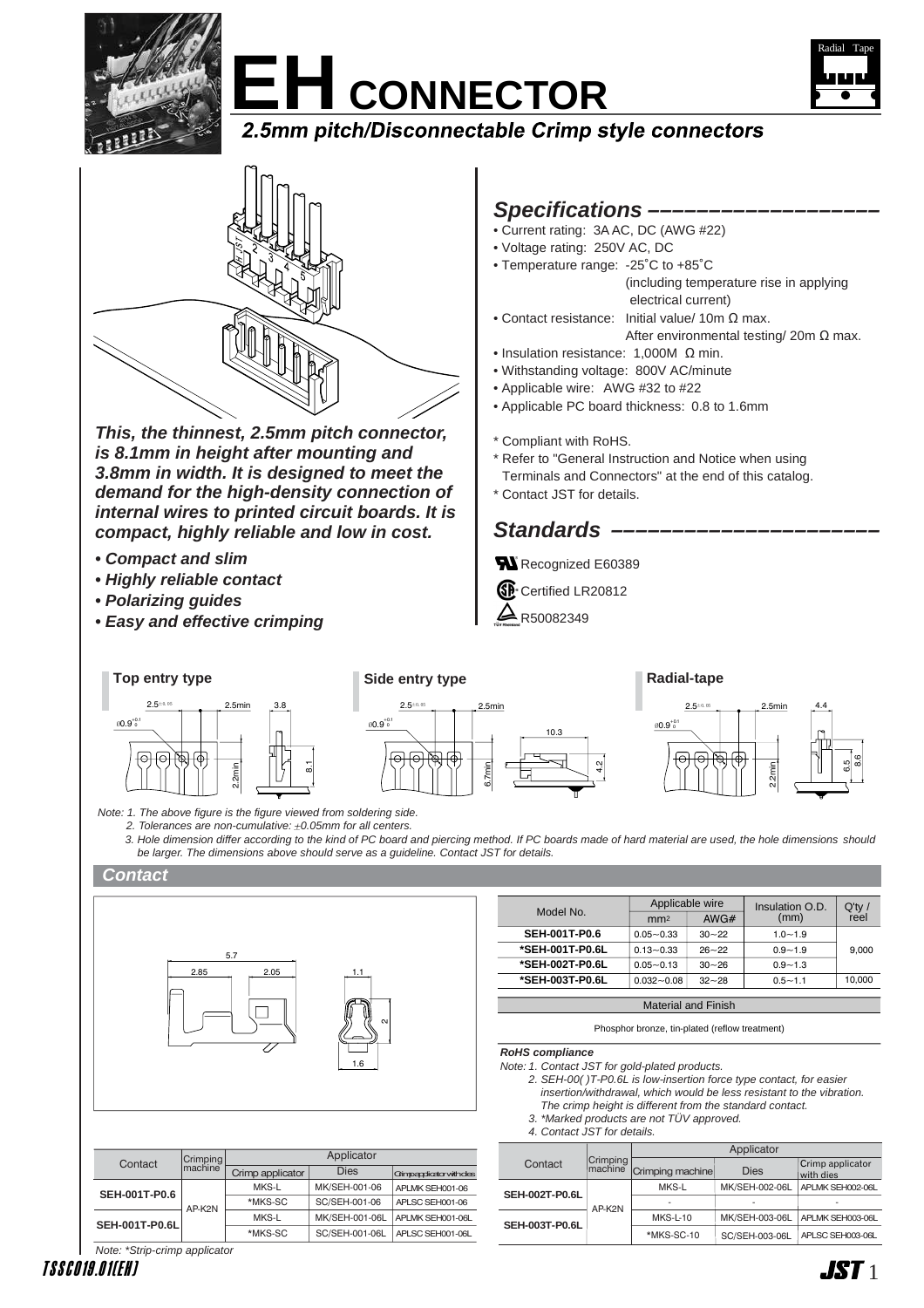# **EH CONNECTOR**

## **Housing**



| Circuits       | Model No.     |      | Dimensions (mm) |                  |  |
|----------------|---------------|------|-----------------|------------------|--|
|                |               | A    | B               | $Q'$ ty /<br>bág |  |
| $\overline{2}$ | EHR-2         | 2.5  | 7.0             | 1,000            |  |
| 3              | EHR-3         | 5.0  | 9.5             | 1,000            |  |
| $\overline{4}$ | EHR-4         | 7.5  | 12.0            | 1,000            |  |
| 5              | EHR-5         | 10.0 | 14.5            | 1,000            |  |
| 6              | EHR-6         | 12.5 | 17.0            | 1,000            |  |
| $\overline{7}$ | EHR-7         | 15.0 | 19.5            | 1,000            |  |
| 8              | EHR-8         | 17.5 | 22.0            | 1,000            |  |
| 9              | EHR-9         | 20.0 | 24.5            | 1,000            |  |
| 10             | <b>EHR-10</b> | 22.5 | 27.0            | 1,000            |  |
| 11             | <b>EHR-11</b> | 25.0 | 29.5            | 1,000            |  |
| 12             | <b>EHR-12</b> | 27.5 | 32.0            | 1,000            |  |
| 13             | <b>EHR-13</b> | 30.0 | 34.5            | 1,000            |  |
| 14             | <b>EHR-14</b> | 32.5 | 37.0            | 1,000            |  |
| 15             | <b>EHR-15</b> | 35.0 | 39.5            | 1,000            |  |

PA 66, UL94V-0, natural (white)

# **RoHS compliance**

As the color identification

the following alphabet shall be put in the underlined part. For availability, delivery and minimum order quantity, contact

ex. **EHR-2-oo-**

(blank)…natural (white)

K…black R…red TR…tomato red E…blue Y…yellow

L…lemon yellow M…green O…orange N…brown

PL…purple PK…pink H…gray LE…light blue FY…vivid yellow

### **Shrouded header**

The shrouded headers are interchangeable with those of the HR crimp style and insulation displacement connectors.









|                 | Model No.             |                     |      | Dimensions (mm) | $Q'$ ty / box     |                    |
|-----------------|-----------------------|---------------------|------|-----------------|-------------------|--------------------|
| <b>Circuits</b> | Top entry<br>type     | Side entry<br>type  | A    | B               | Top entry<br>type | Side entry<br>type |
| $\overline{2}$  | B <sub>2</sub> B-EH-A | S <sub>2</sub> B-EH | 2.5  | 7.5             | 1,000             | 1,000              |
| 3               | B3B-EH-A              | S3B-EH              | 5.0  | 10.0            | 1,000             | 1,000              |
| 4               | B4B-EH-A              | S4B-EH              | 7.5  | 12.5            | 1,000             | 1,000              |
| 5               | B5B-EH-A              | S5B-EH              | 10.0 | 15.0            | 1,000             | 1,000              |
| 6               | B6B-EH-A              | S6B-EH              | 12.5 | 17.5            | 1,000             | 500                |
| 7               | B7B-EH-A              | S7B-EH              | 15.0 | 20.0            | 1.000             | 500                |
| 8               | B8B-EH-A              | S8B-EH              | 17.5 | 22.5            | 500               | 500                |
| 9               | B9B-EH-A              | S9B-EH              | 20.0 | 25.0            | 500               | 500                |
| 10              | B10B-EH-A             | S10B-EH             | 22.5 | 27.5            | 500               | 500                |
| 11              | B11B-EH-A             | S11B-EH             | 25.0 | 30.0            | 500               | 250                |
| 12              | B12B-EH-A             | S12B-EH             | 27.5 | 32.5            | 500               | 250                |
| 13              | B13B-EH-A             | S13B-EH             | 30.0 | 35.0            | 250               | 250                |
| 14              | B14B-EH-A             | S14B-EH             | 32.5 | 37.5            | 250               | 250                |
| 15              | B15B-EH-A             | S15B-EH             | 35.0 | 40.0            | 250               | 250                |

#### Material and Finish

Post: Brass, copper-undercoated, tin-plated (reflow treatment) Wafer: PA 66, UL94V-0, natural (white)

**RoHS compliance** This product displays (LF)(SN) on a label.

Note: Also available and identified as model BxxB-EH is a top entry type having a post extension length of 4.0mm

<For reference> As the color identification,

the following alphabet shall be put in the underlined part.

For availability, delivery and minimum order quantity, contact JST.

## <Top entry type>

- ex. **B2B-EH-A-oo-**
	- (blank)…natural (white) K…black R…red E…blue Y…yellow M…green

<Side entry type>

ex. **S2B-EH-oo-**

#### (blank)…natural (white)

- K…black R…red TR…tomato red E…blue Y…yellow
- L…lemon yellow M…green O…orange N…brown
- P…purple PK…pink H…gray LE…light blue FY…vivid yellow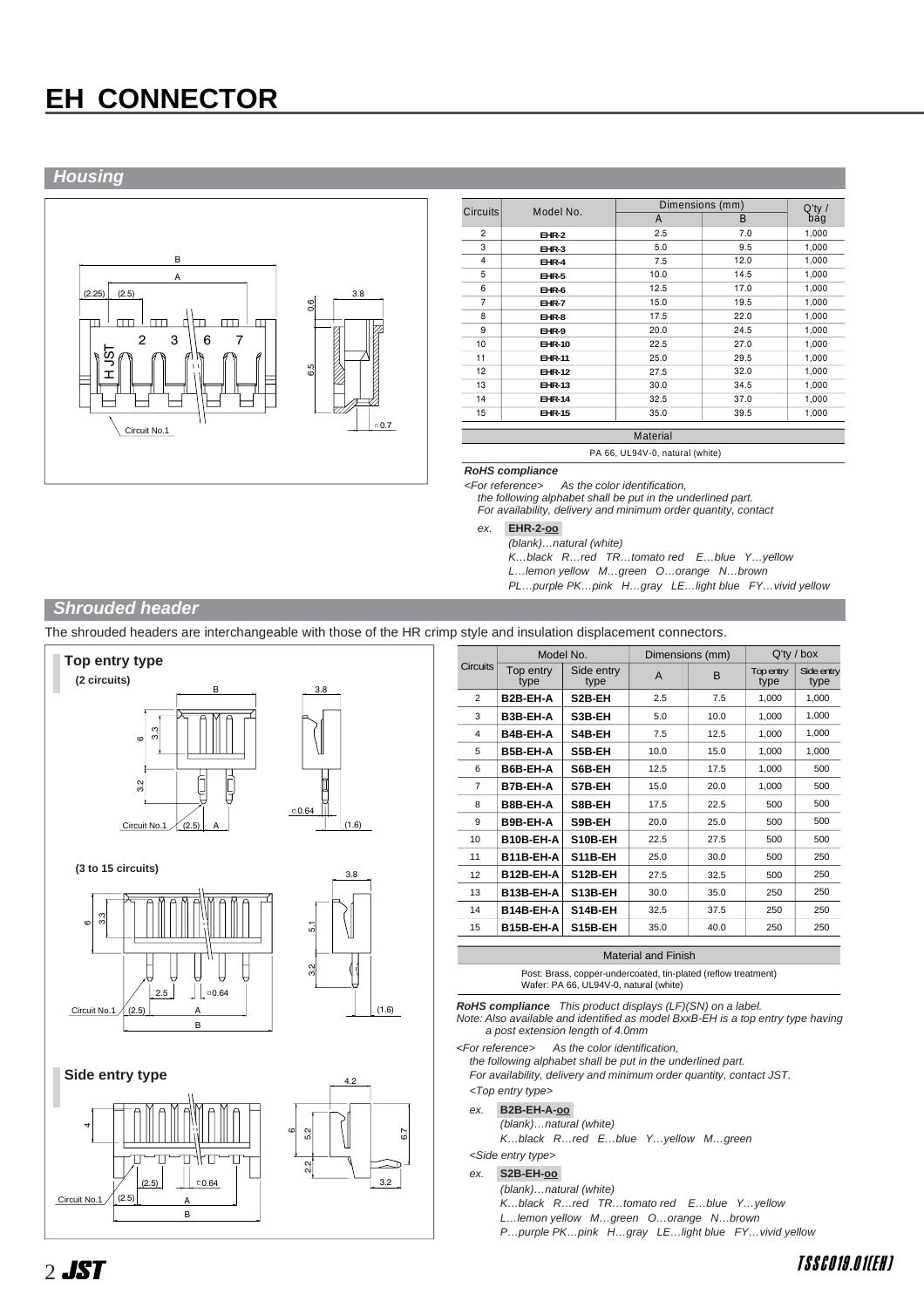# **EH CONNECTOR**

A B

- 10.0 12.5 15.0 17.5 20.0 22.5

6 $\infty$ 

ਸ਼ ቹ

Q'ty / box

- 5.0 7.5 10.0 12.5 15.0 17.5

### **Shrouded header on radial-tape**



| Package type                                   |                  | Flat pack (zigzag folded)            |  |
|------------------------------------------------|------------------|--------------------------------------|--|
| Distance between folds                         |                  | 24 indexing holes per fold (304.8mm) |  |
| Box size                                       |                  | 316(W)X45(D)X330(H)mm                |  |
| Distance between the end of the tape and       |                  | 19.05mm                              |  |
| the first connector's center line (either end) |                  |                                      |  |
| Quantity                                       | 2. 3 circuits    | 1,400 pcs. $/$ box                   |  |
|                                                | $4 - 8$ circuits | $700$ pcs. $/box$                    |  |

Note: Products of different packaging specifications are also available. Contact JST for details.



W

 $\theta$ 

JS7

D

H



T S S C 0 19 .0 1( E H )